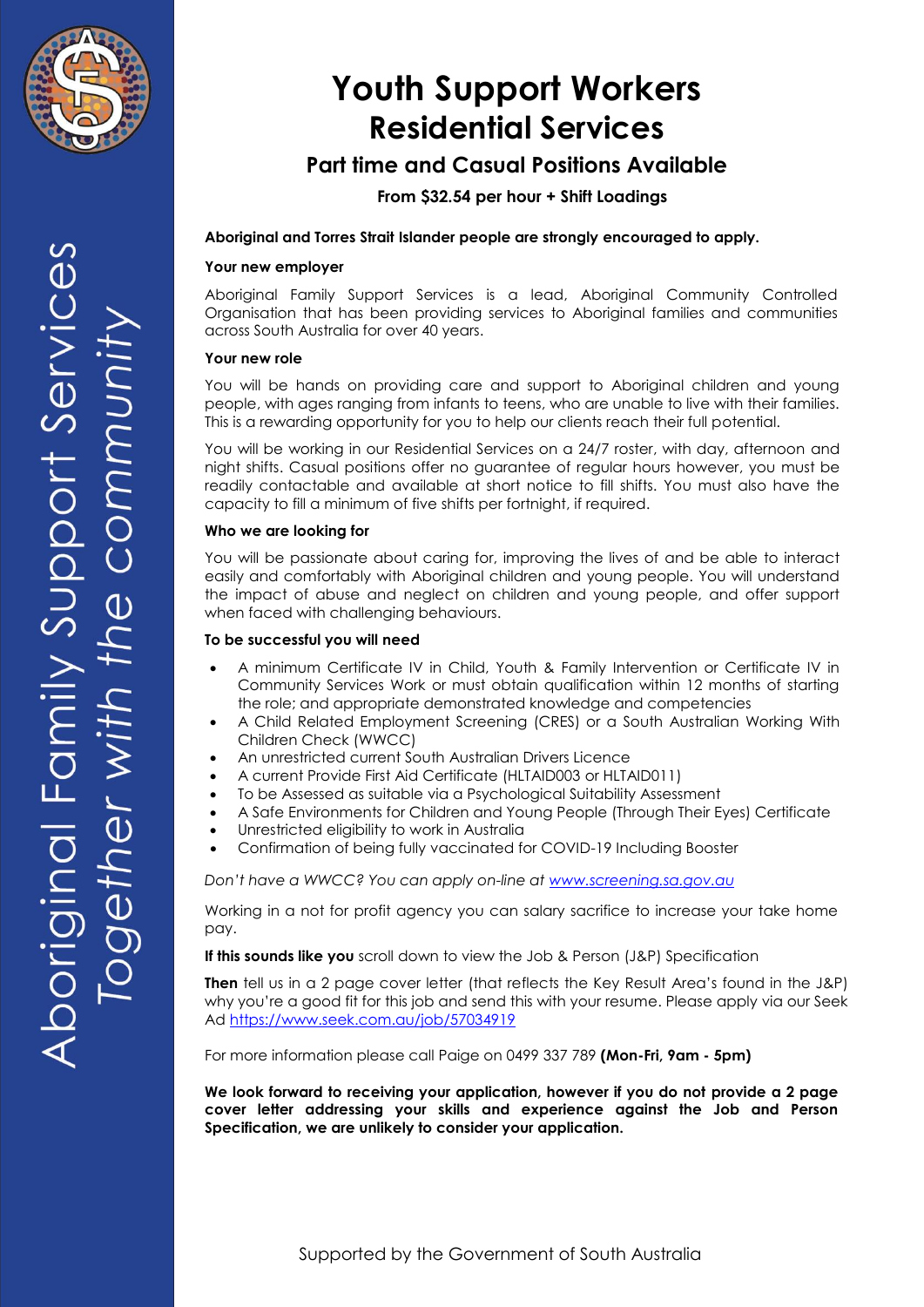

**Aboriginal Family Support Services**

Job and Person Specifications

# Job Title: **Youth Support Worker Residential Services**

Name:

| Program Overview                                                                 | AFSS provide a range of services across South Australia including Out<br>of Home Care - Residential Services which provides emergency care<br>for children and young people under the Guardianship of the Chief<br>Executive. The children and young people, up to 18 years of age, are<br>cared for in a home style setting with staff on a 24/7 roster - 365 days<br>a year.                                                                                                                                                                                                                                                                                                                                                   |  |
|----------------------------------------------------------------------------------|----------------------------------------------------------------------------------------------------------------------------------------------------------------------------------------------------------------------------------------------------------------------------------------------------------------------------------------------------------------------------------------------------------------------------------------------------------------------------------------------------------------------------------------------------------------------------------------------------------------------------------------------------------------------------------------------------------------------------------|--|
| <b>Position Objective</b>                                                        | AFSS Support Workers are responsible for enhancing and ensuring the<br>delivery of programs and services that facilitate the development of<br>children and young people who are unable to live with family or be<br>placed with a foster family.                                                                                                                                                                                                                                                                                                                                                                                                                                                                                |  |
| <b>Reporting Relationships</b>                                                   | The Support Worker reports directly to the Team Leader who reports<br>directly to the Manager Residential Services. The Manager report to<br>the Senior Manager Residential Services. The Senior Manager reports<br>directly to the CE.                                                                                                                                                                                                                                                                                                                                                                                                                                                                                          |  |
| Funding                                                                          | Department for Child Protection                                                                                                                                                                                                                                                                                                                                                                                                                                                                                                                                                                                                                                                                                                  |  |
| Award/Salary                                                                     | Social, Community, Home Care and Disability Services Industry Award<br>2010                                                                                                                                                                                                                                                                                                                                                                                                                                                                                                                                                                                                                                                      |  |
|                                                                                  | Salary: position starts at Level 3, Step 1                                                                                                                                                                                                                                                                                                                                                                                                                                                                                                                                                                                                                                                                                       |  |
| The Job                                                                          | Job Specification                                                                                                                                                                                                                                                                                                                                                                                                                                                                                                                                                                                                                                                                                                                |  |
| Key Result Areas                                                                 | The Key Result Areas outline the key expectations of the employee.<br>They align with the requirements of State and Australian Government<br>Service Agreement and with AFSS Strategic and Operational Plans<br>and AFSS Policies and Procedures. The employee will be required to<br>participate in regular supervision against each of the Key Result Areas<br>as detailed below.                                                                                                                                                                                                                                                                                                                                              |  |
|                                                                                  | Facilitate the development of social and living skills of children and<br>young people by:                                                                                                                                                                                                                                                                                                                                                                                                                                                                                                                                                                                                                                       |  |
| Key Result Area One<br>Facilitate the Development<br>of Social and Living Skills | Engaging with children and young people to support them in all<br>aspects of life, both in the home and wider community<br>Maintaining positive social and professional interaction with<br>children and young people as well as staff members<br>Developing and facilitating educational, cultural and recreational<br>activities<br>Providing structure, routines and positive role modelling for<br>children and young people<br>Providing the opportunity for children and young people to<br>develop age appropriate life skills<br>Ensuring routine tasks are completed to maintain residence and to<br>meet physical needs of the children and young people - this<br>includes daily household cleaning and cooking tasks |  |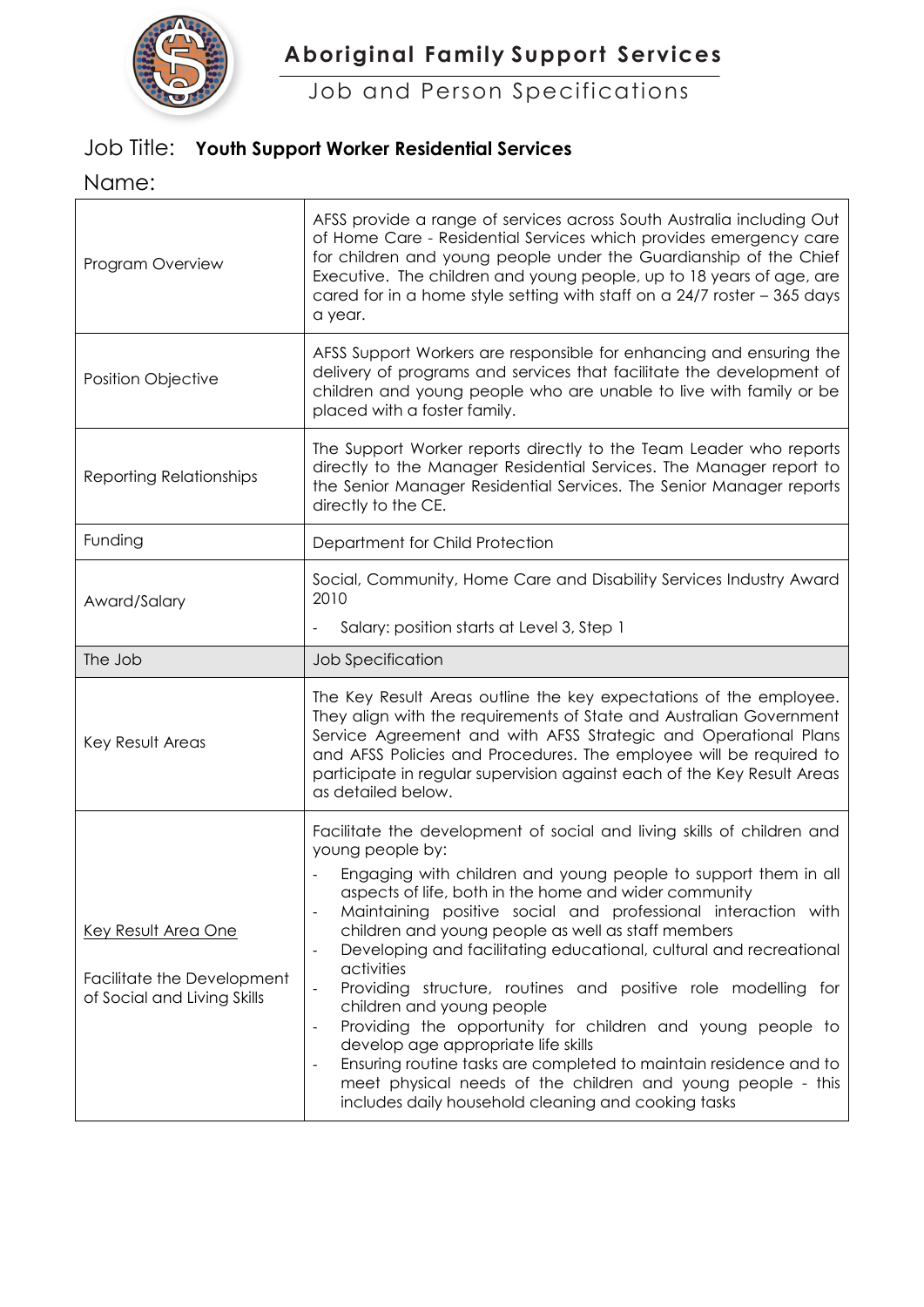

┓

 $\overline{\phantom{a}}$ 

Job and Person Specifications

|                                                                                | Assess and respond to the individual needs of children and young people<br>through:                                                                                                                                                                                                                                                                                                                                                                                                                                                                                                                                                                                                                                                                                                                                                                                                                                                                                                                                           |  |  |
|--------------------------------------------------------------------------------|-------------------------------------------------------------------------------------------------------------------------------------------------------------------------------------------------------------------------------------------------------------------------------------------------------------------------------------------------------------------------------------------------------------------------------------------------------------------------------------------------------------------------------------------------------------------------------------------------------------------------------------------------------------------------------------------------------------------------------------------------------------------------------------------------------------------------------------------------------------------------------------------------------------------------------------------------------------------------------------------------------------------------------|--|--|
| <b>Key Result Area Two</b><br>Assess and Respond to<br><b>Individual Needs</b> | behaviours, needs<br>Observing and accurately recording<br>and<br>interactions of children and young people<br>Engagement in educational, recreational and community based<br>$\overline{\phantom{a}}$<br>activities as appropriate, and in accordance with the child or young<br>person's case or cultural plan.<br>Maintenance of family, country, culture and community connections<br>$\qquad \qquad \blacksquare$<br>as outlined in care and cultural plans<br>Sensitive responses to information given by children and young<br>$\blacksquare$<br>people.<br>Respect and understanding of children and young people's personal<br>beliefs and cultural values<br>Listening and recording children's and young people's opinions and<br>decisions that affect them<br>Participation in relevant meetings and appointments affecting<br>children and young people<br>Contributions to the development, implementation and review of<br>$\overline{\phantom{0}}$<br>care and cultural plans for children and young people. |  |  |
| Key Result Area Three<br>Learning and<br>Engagement with<br>Service            | Maintain an ongoing commitment and improvement to professional<br>development and review of service by:<br>Ensuring practises are compliant with sector standards of care<br>Ensuring ongoing professional development by attending<br>and<br>participating in training opportunities identified by AFSS<br>Participating in regular supervision and Individual Work Plans with<br>Team Leader or Manager as required<br>Active participation in Team Meetings.                                                                                                                                                                                                                                                                                                                                                                                                                                                                                                                                                               |  |  |
| Key Result Area Four<br>Administration and<br>Transparency                     | Actively manage the completion of administrative tasks including data<br>reporting and the use of AFSS processes and tools to manage workloads<br>and priorities:<br>Submitting high quality reports that are factual, clear and concise<br>$\overline{\phantom{a}}$<br>and adequately respond to the information required by the funding<br>body<br>Ensuring that all client contact and engagement is appropriately<br>documented and recorded on AFSS data collection systems - CRM<br>(and other data systems as required)<br>Making use of the appropriate time keeping processes at AFSS<br>$\overline{a}$<br>including the Attendance System and the use of Outlook Calendar to<br>record daily movements, meetings and other work related<br>commitments<br>Ensuring that Application for Leave forms and supporting<br>$\overline{\phantom{0}}$<br>documentation (Medical Certificates or Statutory Declarations) are<br>lodged within appropriate timeframes.                                                       |  |  |
|                                                                                | Maintain and model an ongoing commitment to continuous<br>improvement in the provision of services to internal and external<br>customers by:<br>Actively demonstrating a commitment to Service<br>$\qquad \qquad \blacksquare$                                                                                                                                                                                                                                                                                                                                                                                                                                                                                                                                                                                                                                                                                                                                                                                                |  |  |
| Key Result Area Five                                                           | <b>Excellence across AFSS</b><br>An ability to function autonomously when required as well as a strong<br>$\qquad \qquad \blacksquare$<br>focus on teamwork                                                                                                                                                                                                                                                                                                                                                                                                                                                                                                                                                                                                                                                                                                                                                                                                                                                                   |  |  |
| Service Excellence and<br>Continuous<br>Improvement                            | Abiding by AFSS policies and procedures, Vision, Mission and Guiding<br>$\blacksquare$<br>Principles and Strategic Plan<br>Participating in continual improvement processes across all levels of<br>$\blacksquare$                                                                                                                                                                                                                                                                                                                                                                                                                                                                                                                                                                                                                                                                                                                                                                                                            |  |  |